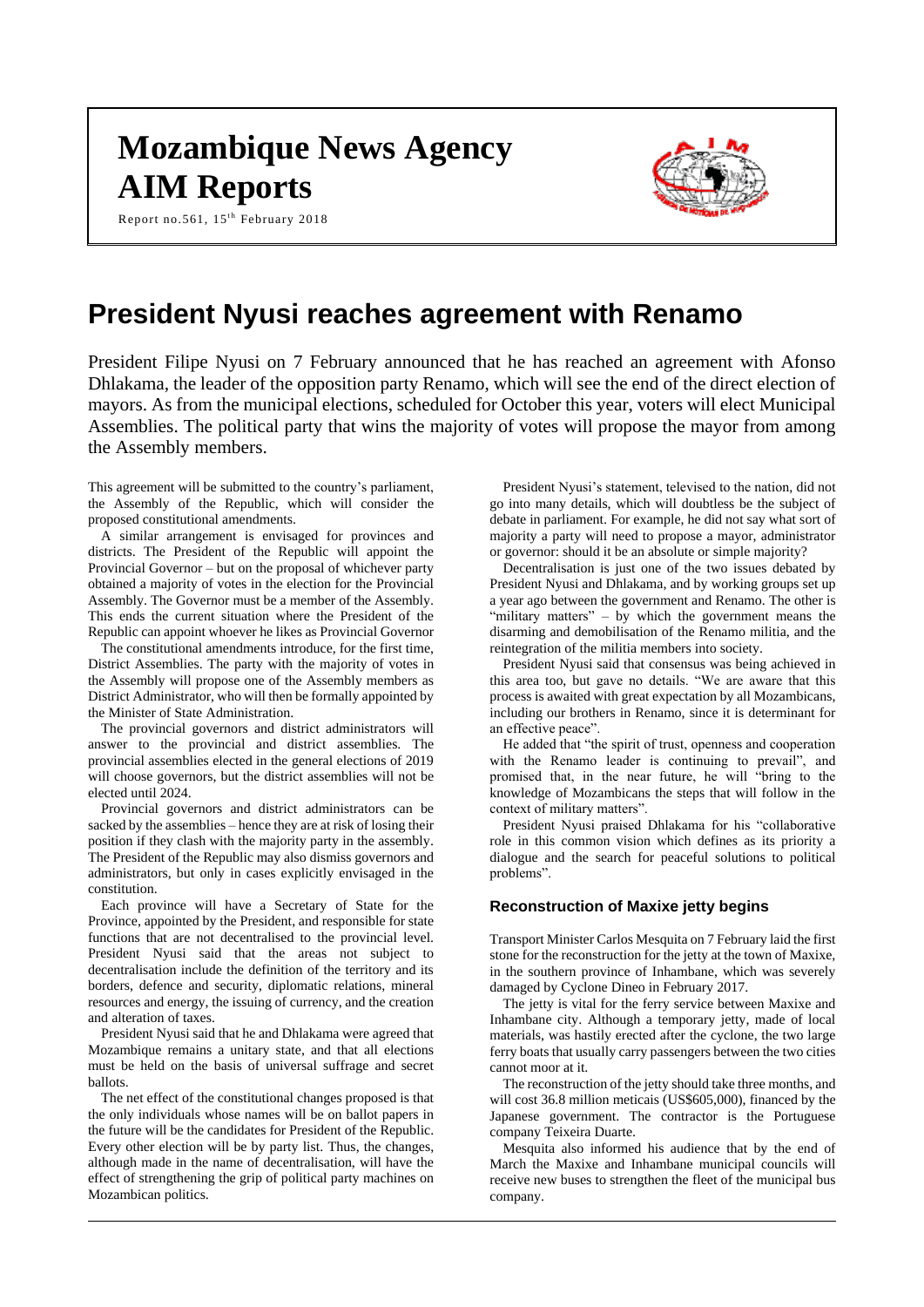#### **Maputo water supply under threat**

The Disaster Management Technical Council (CTGC) on 13 February decreed an orange alert in the drought-stricken Umbeluzi Basin in Maputo province. As a result, it has announced increased restrictions on water supply to Maputo and Matola cities and the neighbouring town of Boane

Water supply from the treatment and pumping station on the Umbeluzi River has already been reduced by 20 per cent. As from 15 February, the restrictions could be as much as 40 per cent and will affect around 1.3 million people.

Over the past three and a half years the Pequenos Libombos dam's reservoir has shrunk alarmingly. In October 2014, it was 81 per cent full, but by the end of December 2017 it had fallen to 20 per cent. The reservoir is the main source of drinking water for the Greater Maputo Metropolitan Area.

The CTGC has ordered a reduction in discharges from the dam from the current 2.15 cubic metres a second to just 1.5 cubic metres a second. This is to ensure continuity of supply, albeit on a reduced scale, to Greater Maputo, and to avoid the danger of the reservoir drying up completely.

Heavy rains have fallen in Maputo and Matola – but not further upstream in the Umbeluzi basin. The CTGC noted that the weather forecast for the rest of the rainy season (February and March) is for normal rainfall, with a trend to below normal. Thus, the rainy season might end without a significant improvement in the level of the Pequenos Libombos reservoir.

The use of Umbeluzi water for irrigated agriculture has already been banned, with serious consequences for the banana plantations. Now, with the orange alert, the authorities intend to strengthen controls on water use.

CTGCs intention is "to ensure minimum quantities of water for human consumption in Maputo, Matola and Boane until the next rainy season" (which will begin in October). The CTGC will also ensure that the reservoir does not run dry, since that might endanger the integrity of the dam wall.

Attempts will also be made to identify other sources of water for Greater Maputo. Possibilities mentioned in the past have been tapping into aquifers north of Maputo and bringing water from the Corumana dam, on the Sabie River, either of which would require heavy investment.

According to the Maputo daily newspaper "Noticias", the government is considering declaring that the Greater Maputo water crisis is "an emergency situation". This measure would allow the activation of "special financial mechanisms", and rapid access to funds from international organisations to implement mitigation procedures, and extraordinary water distribution actions.

#### **Illegal Ethiopian immigrants repatriated**

Mozambican authorities repatriated 53 illegal Ethiopian immigrants from Maputo International Airport on 7 February. All of them were detained in December: forty discovered in the bush in the central district of Gorongosa, and the others were arrested in other parts of the country.

All of them had made the long overland journey from Ethiopia, via Kenya and Tanzania. It is likely that their intended final destination was South Africa.

Some of the Ethiopians said they had been travelling for six weeks. One, said he had paid 90,000 Ethiopian birr  $(US$3,280)$  to transporters – a huge sum given the minimum monthly wage in the Ethiopian public sector is 420 birr.

The repatriation was paid for by the International Organisation of Migration (IOM), under a cooperation agreement with the Mozambican immigration service (SENAMI).

### **Almost 4,000 foreigners repatriated in 2017**

The Mozambican state spent over 13 million meticais (US\$217,000) in 2017 in repatriating a total of 3,972 illegal foreign migrants, according to the spokesperson for the National Immigration Service (SENAMI), Cira Fernandes.

Addressing a press briefing on 1 February, Fernandes said the number of foreigners repatriated had risen by 46 per cent, compared with the 2016 figure of 2,278

With 871 of its citizens repatriated, Malawi occupies top position in the list of countries whose citizens stayed illegally in Mozambique. It was followed by Zimbabwe with 714 (18 per cent), Tanzania with 322 (nine per cent), and Nigeria with 212 (six per cent).

The main causes of repatriation, Fernandes said were clandestine immigration, overstaying, absence of means of subsistence to justify remaining in the country, and forged passports. Overstaying refers to remaining in the country longer than the period stipulated by the visitor's entry visa, or in the visa waiver agreements. Mozambique has visa waiver agreements with most other members of the Southern African Development Community (SADC), including Malawi, Tanzania and Zimbabwe, but the period covered by the waiver is only 30 days (or, in the case of Tanzania, 90 days).

Fernandes said that in 2017 a total of 45,416 Mozambicans were deported from neighbouring countries. Ninety-nine percent of these were deported from South Africa. Compared with 2016, there has been an 18 per cent reduction in the number of Mozambicans deported.

#### **Development plan for Rovuma Basin approved**

The Mozambican government on 7 February approved the development plan for Offshore Area One in the Rovuma Basin, off the coast of the northern province of Cabo Delgado, where a consortium headed by the US company Anadarko has discovered vast reserves of natural gas.

Approval of the plan paves the way for Anadarko and its partners to take their Final Investment Decision on the project.

Speaking at the end of the weekly meeting of the Council of Ministers (Cabinet), the government spokesperson, Deputy Minister of Culture and Tourism, Ana Comoana, said the plan covers the extraction of the gas, the transport of the gas to the onshore liquefaction plants, and the storage equipment, with the capacity to handle six million tonnes of gas a year.

She added that the government estimates that, by 2047 the project will generate revenue for the state of US\$30.7 billion, from taxes and profit sharing. In the drilling and construction phase, about 5,000 jobs will be created, although in the operational phase only 1,000 people will be employed.

The total investment required is estimated at US\$12 billion, with disbursements starting this year.

Anadarko is the operator and has a 26.5 per cent stake in the project. Its partners are the Japanese company Mitsui (20 per cent), PTT of Thailand (8.5 per cent), three Indian companies, ONGC Videsh (16 per cent), Bharat Petro Resources (10 per cent) and Oil India (four per cent), and Mozambique's National Hydrocarbon Company, ENH (15 per cent).

Anadarko has already begun to negotiate offtake agreements for sale of the gas. In December it reached a Heads of Agreement with Japan's Tohuku Electric Power Company, which has committed to buying 280,000 tonnes of LNG per year for a 15-year period.

The Italian energy company ENI took its final investment decision for the Coral South gas field in June 2017. This is expected to produce 3.3 million tonnes of gas a year. Export of gas from Coral South could start in 2022.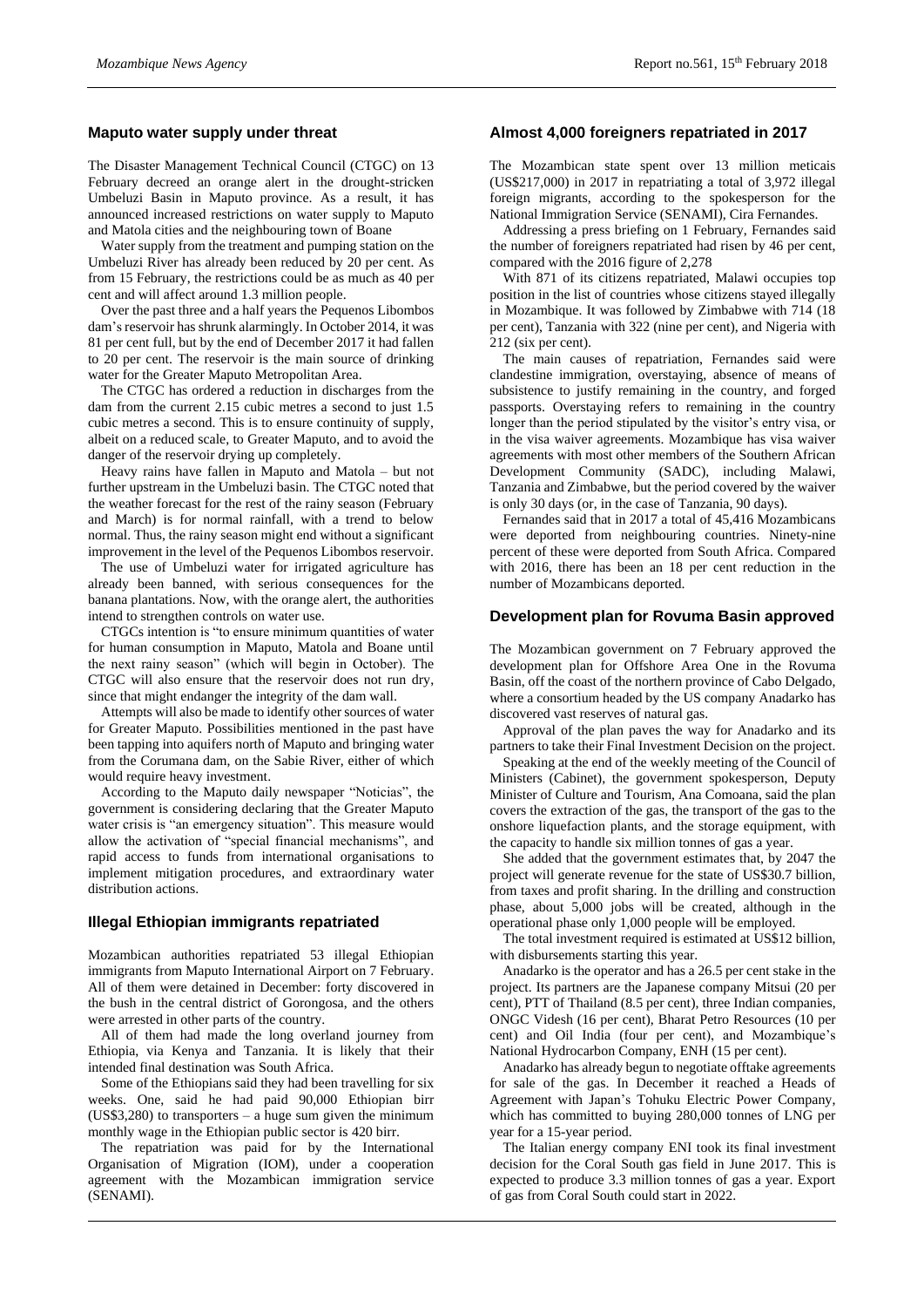#### **Project linking agriculture to nutrition launched**

The governor of the western province of Tete, Paulo Auade, on 5 February launched the "Linking Agriculture to Nutrition" project, an initiative intended to reduce the high rate of chronic malnutrition in the province.

Auade said the government is concerned with the rate of malnutrition, which he regarded as making no sense in a province which is self-sufficient in agricultural production. He lamented that, "both acute and chronic malnutrition remain at levels much above those regarded as acceptable by the World Health Organisation (WHO)".

The results of the Demographic and Health Survey of 2011 showed a rate of chronic malnutrition of 44.2 per cent. The figures from the family budget survey of 2014/15 showed this had only fallen by one per cent, to 43.2 per cent. The same two surveys showed a barely significant fall in acute malnutrition among children in Tete from six per cent in 2011 to 5.7 per cent in 2014/15.

Meanwhile, an infestation of fall army worm (scientific name: spodoptera frugiperda) is devastating hundreds of hectares of crops in Tete, according to the provincial director of agriculture, Jose Mendonca.

Mendonca said that so far 1,270 hectares of crops have been lost to the pest, affecting about 3,500 peasant households. Fields of maize, sorghum, millet and vegetables have been affected in eight rural districts, and in the green belt around Tete city.

"We recognise that the situation is worrying because the peasants are losing their crops", said Mendonca. "To halt the spread of the pest, we have allocated pesticides for spraying, with the aid of extensionists who are assisting the farmers".

This insect pest is not the only threat to Tete agriculture. Mendonca said his department is also worried about irregular rainfall in the south of the province, affecting Magoe, Cahora Bassa, Changara, Marara, Doa, Moatize and Chifunde districts, and Tete city.

Despite the combined threats of the army worm infestation and irregular rainfall, the provincial government believes the situation can still be saved by good production in the fertile north of the province. Here, in the districts of Angonia, Tsangano, Macanga, Zumbo and Mutarara, rains have been falling regularly.

#### **North Korea fishing venture in liquidation**

The joint venture fishing company formed between Mozambican and North Korean concerns, which featured so prominently in a report by the US television channel CNN claiming to expose how Mozambique was violating UN sanctions against North Korea, was dissolved even before CNN undertook its investigation.

A report in the daily newspaper "O Pais" on 9 February said that the Mozambican Fisheries Ministry ordered the dissolution of the joint venture precisely in order to comply with UN sanctions against Pyongyang.

The joint venture was formed on 27 February 2013, between the Korean Overseas Fishing Corporation, with 70 per cent of the shares, and the Mozambican private company PAR Ltd, with the remaining 30 per cent.

The North Korean contribution to the company was two trawlers, the "Susan 1" and the "Susan 2", currently anchored in Maputo fishing port. The company's main activity was to fish for deep water prawns, known as "gamba".

PAR's lawyer, Adriano Boane, told the paper "we were notified in December by the Ministry of Fisheries, and by 22 December this company was dissolved on the instructions of the government. Right now, the company is in the process of liquidation".

Boane recognised that there are still North Korean citizens on board the two boats, but when the liquidation procedures were concluded, they would return to Korea. He added that since December the boats have not put out to sea.

PAR believes that, since many foreign companies are interested in fishing in Mozambican waters, it will have no difficulty in finding a new partner once the Koreans have left.

#### **Anti-corruption office registered 1,059 cases last year**

Mozambique's anti-corruption offices registered 1,059 cases of alleged corruption in 2017, the spokesperson for the Central Office for the Fight against Corruption (GCCC), Cristovao Mondlane, told a Maputo press conference on 1 February. 695 of these cases led to charges, and 122 were shelved for lack of evidence. The remainder are still under investigation. But only 155 citizens were detained for corruption offences, 96 of whom were caught red-handed.

Mondlane said that during the investigation the prosecutors were able to freeze bank accounts holding 17.9 million meticais (US\$ 300,000) believed to be the proceeds of corrupt acts, and seized a building valued at 23.7 million meticais, plus five vehicles that have not yet been valued.

This is much less than hoped for, Mondlane added. Prosecutors have not been able to seize more, because Mozambique does not have a law on the recovery of assets.

Judges can order the seizure of assets as part of the sentence imposed after a trial – but by then it may be too late and assets obtained through crime could have been salted away.

The provinces with the largest number of recorded cases of corruption were Nampula (187), Maputo City (113) and Sofala (112). Mondlane warned that this did not mean that the other provinces were cleaner – but merely reflected that these are provinces where the GCCC has its provincial delegations.

Most of those charged with crimes of corruption, he said, are state employees who take bribes, who use public resources unduly for their own benefit or that of third parties, who request undue advantages from companies in order to favour them during tenders, or who set up companies in their own name or the names of relatives to compete in public tenders.

Known crimes of corruption in 2017 cost the state at least 610 million meticais – but Mondlane admitted that the true figure could be higher. The GCCC's perception, he added, is that corruption, far from declining, is on the increase, although he could not put a percentage on this increase.

The major corruption trial impending is that of former Transport Minister Paulo Zucula, former chairperson of Mozambique Airlines (LAM), Jose Viegas, and former Mozambique representative of the South African petrochemical company Sasol, Mateus Zimba. They are accused of involvement in the US\$800,000 bribe that the Brazilian aircraft company Embraer offered so that LAM would purchase two of its planes in 2009.

All the paperwork in this case has now gone to the Maputo City Court, Mondlane said, and it was up to the court to set a date for the trial.

A second bribery scandal involved another Brazilian concern, the construction company, which gave a bribe of US\$900,000 to as yet unnamed Mozambican officials, probably for the construction of the airport at Nacala, on the northern coast.

Mondlane said the GCCC is still investigating the Odebrecht case with its Brazilian counterparts, and so no charges have yet been laid.